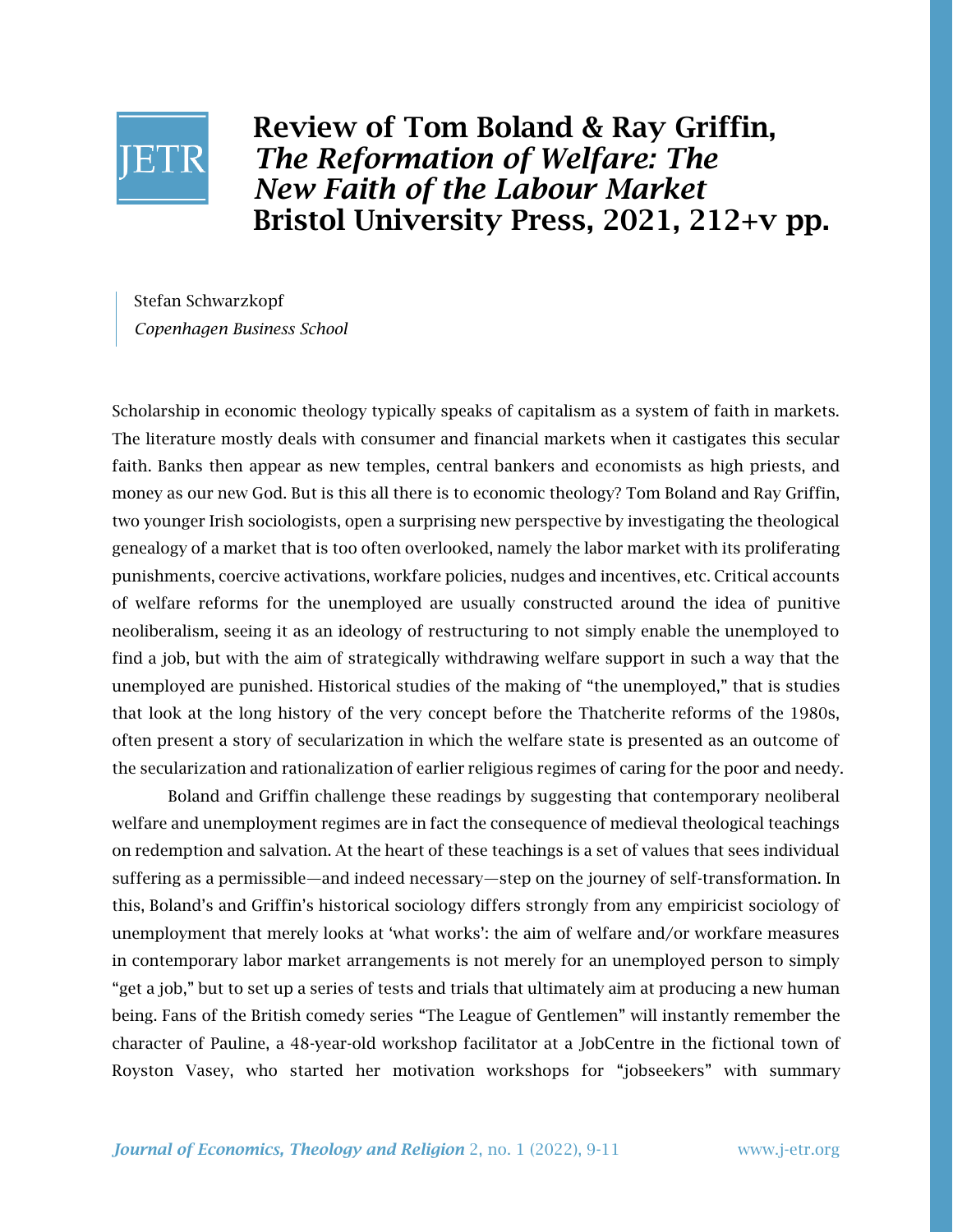## *Review of The Reformation of Welfare*

humiliations. In one installment, the "restart officer" Pauline enters the room and notices a strange smell, only to proceed: "That is the smell of idleness... that is your smell, jobseekers." The fact that a popular TV series such as this can pick up on the degrading treatment of unemployed people reveals the extent to which the ritualistic character of testing, punishing, and then re-testing "jobseekers" in dedicated "restart centers" really has become part of a shared, normalized culture in societies all across Europe, North America, and increasingly in East Asia (China, Hong Kong, Singapore, to name a few).

Boland and Griffin argue that this shared culture is able to draw on a set of values that has its ultimate origins in Christian notions of shame, guilt, purgatory, redemption, and salvation. In the book, the authors use these theological concepts to analyze the structures of welfare regimes in a way that does not reduce them to yet another expression of "neoliberal ideology". Instead, they argue, unemployment is governed as a form of purification by the fire of incessant and painful self-reflection, with the aim of discovering the fault for unemployment within the self. After reviewing and reminding readers of Max Weber's central work on the religious origins of an ethics that sees work as a conduit of inner-worldly salvation and self-transformation, the authors then focus on three central theological concepts that underpin the contemporary labor market: purgatory, pilgrimage, and confession.

According to Boland and Griffin, the moralizing pressures that are brought to bear on the unemployed resemble the purgatory, a medieval theological invention that located a place after death—but before hell and heaven—in which souls would be cleansed from evil, and a decision upon their descent to hell or ascent to heaven was made. Exposed to endless punitive measures and endless "restart workshops" and supervision meetings, the unemployed are stuck in this limbo which is designed to instill suffering and agony in those who have fallen from grace. But redemption is possible for those willing to change—from inside. Such a person will no longer be an unemployed, or someone "on the dole" (incidentally, "dole" and "ordeal" as a trial by physical test share the same etymology). Rather, they reinvent themselves as "seekers" on a journey of penitence. The unemployed, hence, have become "jobseekers," "career changers," "career heroes," and so forth. Theirs is a pilgrimage. On that path, a new faith has to be built, a new optimism in the providential character of the market. As a core document of that faith, as an avowal of a newfound self, stands the confession of the curriculum vitae: "... every CV is a prayer composed in hope of being redeemed, composed under the injunction of advisors, yet directed to the market" (166).

Boland's and Griffin's book highlights the curious temporal nature of work, welfare, and unemployment regimes in our times. In the past, there were more or less definite ends and clear secular eschatologies we all lived towards. Lenin's and Stalin's definition of communism as the absolutely final stage of the revolution of the proletariat meant that hard work could potentially